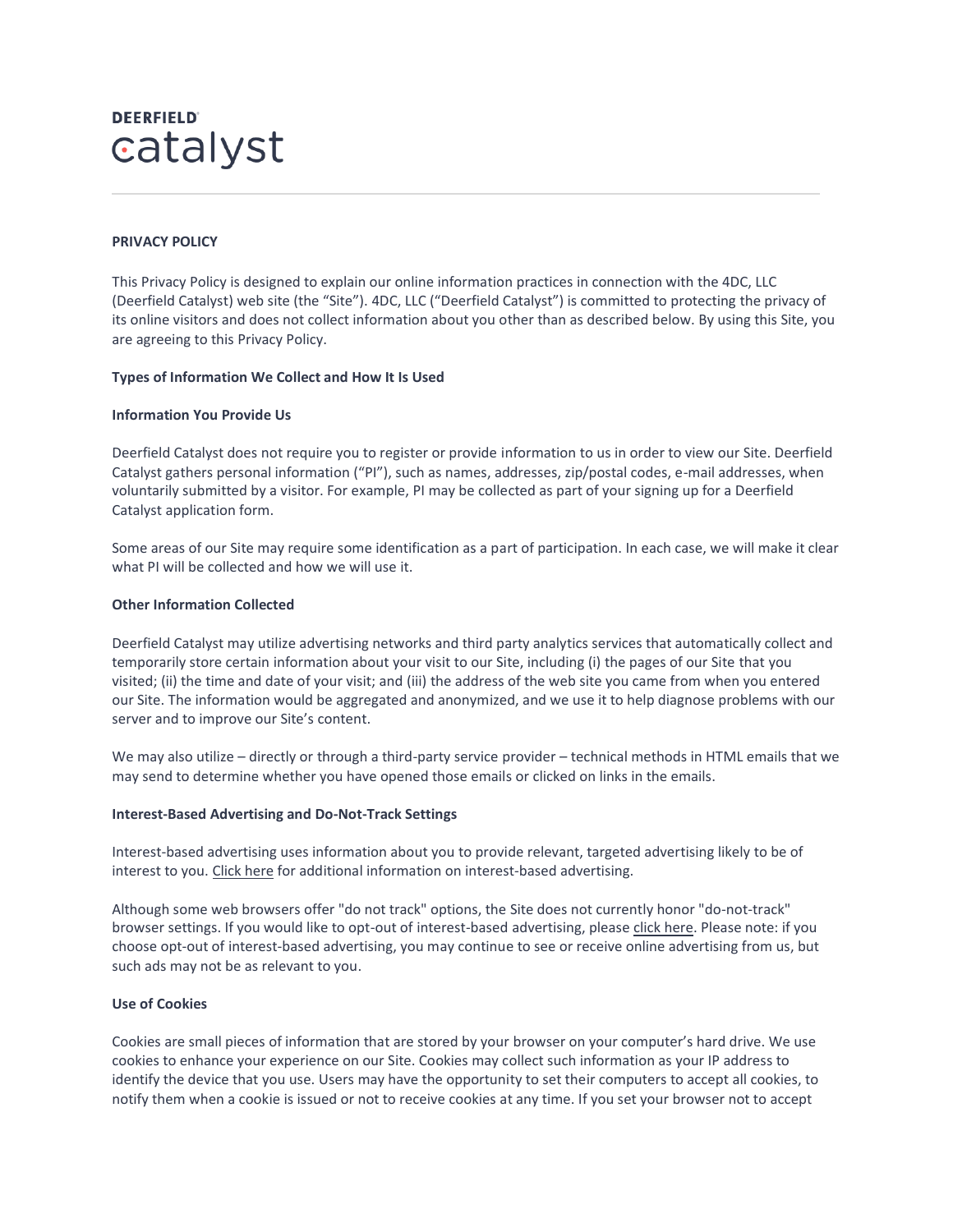cookies, you may not be able to take advantage of the full features of the Site.

## **Sharing of Your Information**

Deerfield Catalyst is the sole owner of any information collected on this Site. We will not share your information with any third-party organization for commercial purposes except as noted in this policy.

Deerfield Catalyst may share your information, including PI, with affiliated and nonaffiliated third parties as follows: (i) as necessary to provide you with information or materials you request, (ii) to respond to a subpoena or court order, judicial process or regulatory inquiry; (iii) when required by applicable law, including laws outside your country of residence; (iv) to protect or defend against fraud, law suits, claims or other liabilities; (v) to protect the security of our systems, or to protect our rights or property; (vi) in connection with a proposed or actual sale, merger, or transfer of all or a portion of Deerfield Catalyst's business; (vii) to otherwise assist Deerfield Catalyst in offering products and services; (viii) to social media platforms in order to provide you with information about Deerfield Catalyst activities; (ix) to service providers, including software and Web developers, commercial email providers, security consultants, and other vendors we engage so that they may provide services to us or on our behalf, and (x) with certain affiliates, partners, prospective partners, and service providers in order to provide us and/or our affiliates and partners with information about the use of the Site, our products and services and levels of engagement with the Site, our products and services and to allow us to enter into new business relationships and in connection with recruiting activities. Deerfield Catalyst has no obligation to notify you of such disclosures, except as required by applicable law.

The PI you provide may also be available to third-party application service providers that we have engaged to operate this Site.

#### **Security of Your Information**

Deerfield Catalyst takes steps intended to secure the PI provided to us. For example, PI you provide is accessible only by designated personnel.

No data transmission over the Internet can be guaranteed to be totally secure. While we employ reasonable measures to protect your PI, we cannot guarantee the security of any information you transmit over the internet.

#### **Retention of Your Information**

We generally retain PI for as long as reasonably needed for the specific business purpose or purposes for which it was collected and the duration of your use of our web sites, apps and other relevant online tools.

## **Opt-Out**

If you supply us with your postal address or e-mail address online, you may receive periodic communications from us with information on our programs and services. If you do not want to receive postal mail and/or e-mail from us in the future, please let us know by sending your request via the unsubscribe link contained in our e-mails or by contacting us as set out below.

Deerfield Catalyst will never rent, trade or sell your e-mail address. However, we may on occasion share your name and postal address with our service providers, unless you opt-out.

## **Access to and Deletion of Information**

The accuracy of your PI is important to Deerfield Catalyst. If you would like to review or delete any PI you have provided to us, please contact us at the email address below, and we will consider your request. We reserve the right not to agree to any such request if we deem it burdensome or otherwise injurious or inappropriate, except to